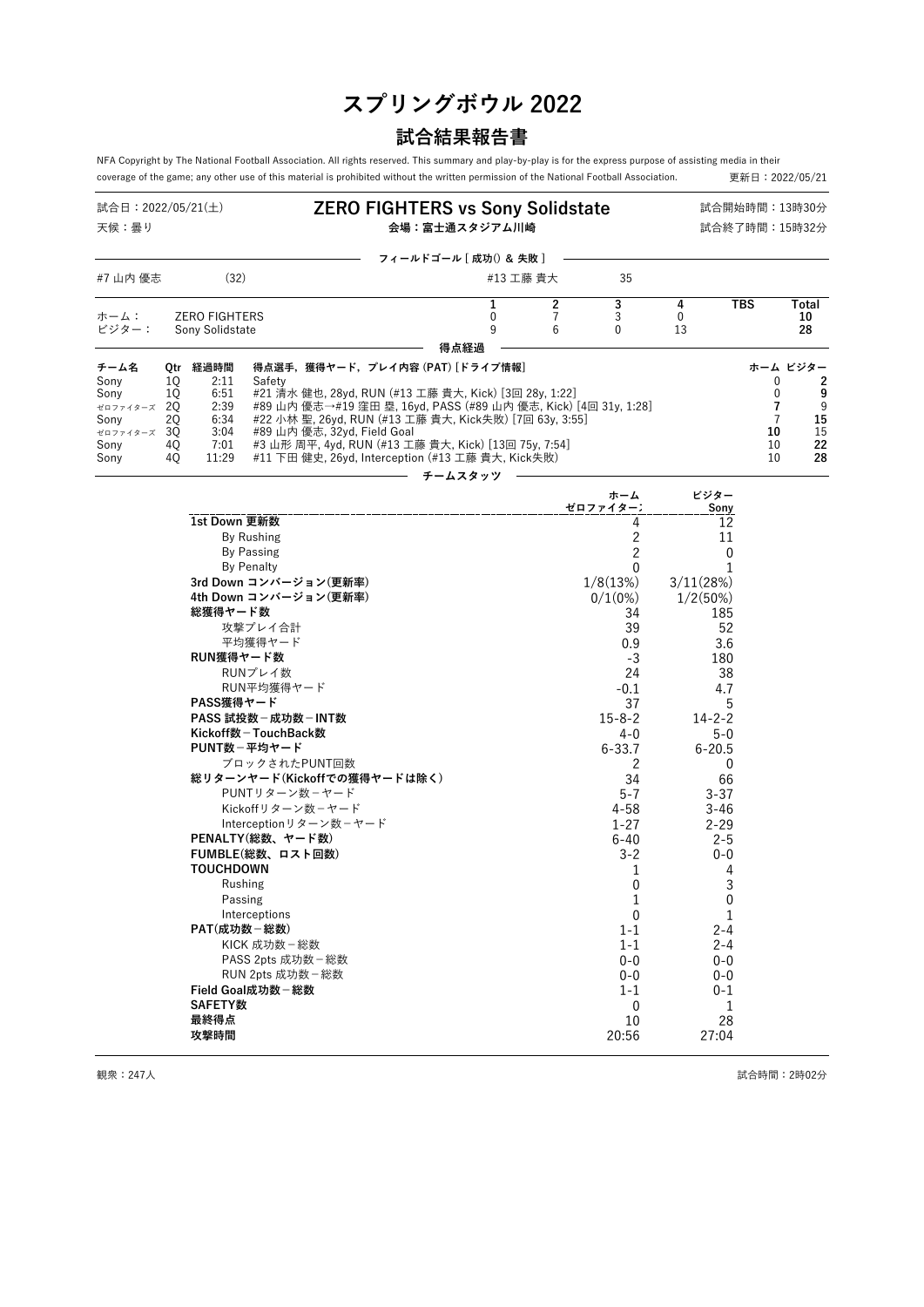**2022/05/21(土) 会場:富士通スタジアム川崎**

### **個人スタッツ**

|                                        |    |             | <b>ZERO FIGHTERS</b> |                 |                |                       |                      |                                    | <b>Sony Solidstate</b> |                   |                   |                |                |                |              |
|----------------------------------------|----|-------------|----------------------|-----------------|----------------|-----------------------|----------------------|------------------------------------|------------------------|-------------------|-------------------|----------------|----------------|----------------|--------------|
| <b>RUSHING</b>                         |    |             |                      | ATT YDS AVG     |                | LG                    | TD                   | <b>RUSHING</b>                     |                        |                   |                   | ATT YDS AVG    |                | LG             | TD           |
| 田中 朝陽<br>#41                           |    |             | 10                   | 24              | 2.4            | 14                    | $\mathbf 0$          | #22 小林 聖                           |                        |                   | 8                 | 70             | 8.8            | 26             | $\mathbf{1}$ |
| 山内 優志<br>#7                            |    |             | 12                   | $\mathbf 0$     | 0.0            | 10                    | $\mathbf 0$          | #3 山形周平                            |                        |                   | 8                 | 35             | 4.4            | 9              | $\mathbf{1}$ |
| [TEAM]                                 |    |             | $\overline{2}$       |                 | $-27 - 13.5$   | $\mathbf 0$           | $\mathbf 0$          | #6<br>水田 一希                        |                        |                   | 11                | 28             | 2.5            | 9              | $\mathbf 0$  |
|                                        |    |             |                      |                 |                |                       |                      | #34 吉松 直樹                          |                        |                   | 5                 | 27             | 5.4            | 12             | 0            |
|                                        |    |             |                      |                 |                |                       |                      | #21 清水 健也                          |                        |                   | $\overline{c}$    | 12             | 6.0            | 28             | 1            |
|                                        |    |             |                      |                 |                |                       |                      | #19 谷川 翔悟                          |                        |                   | 3                 | 9              | 3.0            | 5              | 0            |
|                                        |    |             |                      |                 |                |                       |                      | #12 坂元 嘉朗                          |                        |                   | $\mathbf{1}$      | $-1$           | $-1.0$         | $\mathbf 0$    | 0            |
| Total                                  |    |             | 24                   | -3              | $-0.1$         | 14                    | 0                    | Total                              |                        |                   | 38                | 180            | 4.7            | 28             | 3            |
| <b>PASSING</b>                         |    | ATT CMP YDS |                      | TD              | LG             | INT                   | RT                   | <b>PASSING</b>                     |                        | ATT CMP YDS       |                   | TD             | LG             | INT            | RT           |
| #7<br>山内 優志                            | 15 | 8           | 37                   | 1               | 16             | $\overline{c}$        | 41.7                 | #12 坂元 嘉朗                          | 8                      | $\overline{c}$    | 5                 | $\mathbf 0$    | 4              | $\mathbf{1}$   | 0.0          |
|                                        |    |             |                      |                 |                |                       |                      | #21 清水健也                           | $6\phantom{1}6$        | 0                 | 0                 | $\mathbf 0$    | 0              | $\mathbf{1}$   | 0.0          |
| Total                                  | 15 | 8           | 37                   | 1               | 16             | $\mathbf{2}^{\prime}$ | 41.7                 | Total                              | 14                     | 2                 | 5                 | $\mathbf 0$    | 4              | 2              | 0.0          |
| <b>PASS RECEIVING</b>                  |    |             |                      | REC YDS AVG     |                | LG                    | TD                   | <b>PASS RECEIVING</b>              |                        |                   |                   | REC YDS AVG    |                | LG             | TD           |
| #98 ビルヤヌエバランセルモ                        |    |             | 4                    | 17              | 4.3            | 13                    | $\mathbf{0}$         | #97 吉田 浩紀                          |                        |                   | $\mathbf{1}$      | 4              | 4.0            | 4              | $\mathbf{0}$ |
| #19 窪田塁                                |    |             | 3                    | 15              | 5.0            | 16                    | 1                    | #34 吉松 直樹                          |                        |                   | 1                 | $\mathbf{1}$   | 1.0            | $\mathbf{1}$   | 0            |
| #41 田中 朝陽                              |    |             | 1                    | 5               | 5.0            | 5                     | $\mathbf 0$          |                                    |                        |                   |                   |                |                |                |              |
| Total                                  |    |             | 8                    | 37              | 4.6            | 16                    | 1                    | Total                              |                        |                   | 2                 | 5              | 2.5            | 4              | $\mathbf 0$  |
| <b>INTERCEPTIONS</b>                   |    |             |                      | NO YDS AVG      |                | LG                    | TD                   | <b>INTERCEPTIONS</b>               |                        |                   |                   | NO YDS AVG     |                | LG             | TD           |
| #18 中村 舜                               |    |             | $\overline{c}$       | 27              | 13.5           | 27                    | $\mathbf{0}$         | #11 下田健史                           |                        |                   | 1                 | 26             | 26.0           | 26             | $\mathbf{1}$ |
|                                        |    |             |                      |                 |                |                       |                      | #45 藍澤<br>勇気                       |                        |                   | 1                 | 3              | 3.0            | 3              | 0            |
| Total                                  |    |             | 2                    | 27              | 13.5           | 27                    | $\mathbf 0$          | Total                              |                        |                   | $\overline{c}$    | 29             | 14.5           | 26             | 1            |
| <b>PUNTING</b>                         |    |             | NO YDS AVG NET       |                 |                | <b>TB IN20</b>        | LG                   | <b>PUNTING</b>                     |                        | NO YDS AVG NET    |                   |                |                | <b>TB IN20</b> | LG           |
| #7 山内優志                                | 6  | 202         | 33.7                 | 165             | $\mathbf{0}$   | $\mathbf{0}$          | 45                   | #17 相崎 展輝                          | $\overline{c}$         | 64                | 32.0              | 57             | $\mathbf{0}$   | $\mathbf 0$    | 37           |
|                                        |    |             |                      |                 |                |                       |                      | #13 工藤 貴大                          | 1                      | 30                | 30.0              | 30             | 0              | 1              | 30           |
|                                        |    |             |                      |                 |                |                       |                      | [TEAM]                             | 3                      | 29                | 9.7               | 29             | 0              | $\mathbf{1}$   | 29           |
| Total                                  | 6  |             | 202 33.7             | 165             | 0              | $\mathbf{0}$          | 45                   | Total                              | 6                      |                   | 123 24.6          | 116            | $\mathbf{0}$   | 2              | 37           |
| <b>PUNT RETURNS</b>                    |    |             | NO YDS AVG           |                 | FC             | LG                    | TD                   | <b>PUNT RETURNS</b>                |                        |                   | NO YDS AVG        |                | FC             | LG             | TD           |
| #18 中村 舜                               |    | 2           | 7                    | 3.5             | 0              | 7                     | $\mathbf{0}$         | #22 小林 聖                           |                        | 1                 | 33                | 33.0           | $\mathbf{0}$   | 33             | $\mathbf 0$  |
| #22 岡田 柚弥                              |    | 2           | 0                    | 0.0             | 0              | $\mathbf 0$           | 0                    | #18 滝本 太郎                          |                        | 2                 | 4                 | 4.0            | 1              | 4              | 0            |
| #26 山崎優                                |    | 1           | 0                    | 0.0             | 0              | 0                     | $\mathbf 0$          |                                    |                        |                   |                   |                |                |                |              |
| Total                                  |    | 5           | $\overline{7}$       | 1.4             | $\mathbf{0}$   | 7                     | $\mathbf{0}$         | Total                              |                        | 3                 | 37                | 18.5           | 1              | 33             | 0            |
| <b>KICKOFF RETURNS</b>                 |    |             | NO YDS AVG           |                 | FC             | LG                    | TD                   | <b>KICKOFF RETURNS</b>             |                        |                   | NO YDS AVG        |                | FC             | LG             | TD           |
| #41 田中 朝陽                              |    | 4           | 58                   | 14.5            | $\mathbf{0}$   | $\overline{21}$       | $\overline{0}$       | #18 滝本 太郎                          |                        | 1                 | $\overline{23}$   | 23.0           | $\mathbf 0$    | 23             | $\mathbf{0}$ |
|                                        |    |             |                      |                 |                |                       |                      | #22 小林 聖                           |                        | 1                 | 17                | 17.0           | 0              | 17             | $\mathbf 0$  |
|                                        |    |             |                      |                 |                |                       |                      | #34 吉松 直樹                          |                        | 1                 | 6                 | 6.0            | 0              | 6              | $\mathbf 0$  |
| Total                                  |    | 4           |                      | 58 14.5         | 0              | 21                    | $\mathbf 0$          | Total                              |                        | 3                 | 46                | 15.3           | 0              | 23             | 0            |
| その他 RETURNS                            |    |             | NO YDS AVG           |                 | FC             | LG                    | TD                   | その他 RETURNS                        |                        |                   | <b>NO YDS AVG</b> |                | FC             | LG             | TD           |
| Total                                  |    | 0           | $\mathbf{0}$         | 0.0             | $\mathbf{0}$   | $\mathbf{0}$          | $\mathbf{0}$         | Total                              |                        | $\mathbf{0}$      | $\mathbf{0}$      | 0.0            | $\mathbf{0}$   | $\mathbf{0}$   | $\mathbf{0}$ |
|                                        |    |             |                      |                 |                |                       |                      |                                    |                        |                   |                   |                |                |                |              |
| <b>ZERO FIGHTERS</b><br><b>FUMBLES</b> |    |             |                      |                 |                |                       | FUM LOST OWN-REC YDS | TD<br><b>FORCED</b><br>OPP-REC YDS |                        |                   | TD                | <b>OUT-BDS</b> |                |                |              |
| #7<br>山内 優志                            |    |             |                      | 2               | 1              |                       | 22<br>1              | $\mathbf{0}$<br>$\mathbf{0}$       | 0                      | 0                 | 0                 |                | 0              |                |              |
| #26<br>山崎 優                            |    |             |                      | $\mathbf{1}$    | 1              |                       | 0<br>0               | 0<br>0                             | $\mathbf 0$            | $\mathbf 0$       | 0                 |                | 0              |                |              |
| Total                                  |    |             |                      | 3               | $\overline{c}$ |                       | 22<br>$\mathbf{1}$   | $\mathbf 0$<br>$\mathbf 0$         | 0                      | $\mathbf 0$       | $\mathbf 0$       |                | 0              |                |              |
|                                        |    |             |                      |                 |                |                       |                      |                                    |                        |                   |                   |                |                |                |              |
| Sony Solidstate                        |    |             |                      |                 |                |                       |                      |                                    |                        |                   |                   |                |                |                |              |
| <b>FUMBLES</b>                         |    |             |                      | <b>FUM LOST</b> |                |                       | OWN-REC YDS          | TD<br><b>FORCED</b><br>OPP-REC YDS |                        |                   | TD                | <b>OUT-BDS</b> |                |                |              |
| #43 小林智                                |    |             |                      | 0               | 0              |                       | $\Omega$<br>0        | $\Omega$<br>1                      | 0                      | 0                 | $\mathbf{0}$      |                | 0              |                |              |
| #41<br>西村 駿一<br>#97 吉田 浩紀              |    |             |                      | 0<br>0          | 0<br>0         |                       | 0<br>0<br>0<br>0     | 0<br>$\mathbf 0$<br>0<br>0         | 1<br>1                 | $\mathbf 0$<br>80 | 0<br>0            |                | $\pmb{0}$<br>0 |                |              |
| Total                                  |    |             |                      | $\Omega$        | $\Omega$       |                       | $\Omega$<br>$\Omega$ | $\Omega$<br>1                      | $\mathfrak{p}$         | 80                | $\mathbf{0}$      |                | $\mathbf{0}$   |                |              |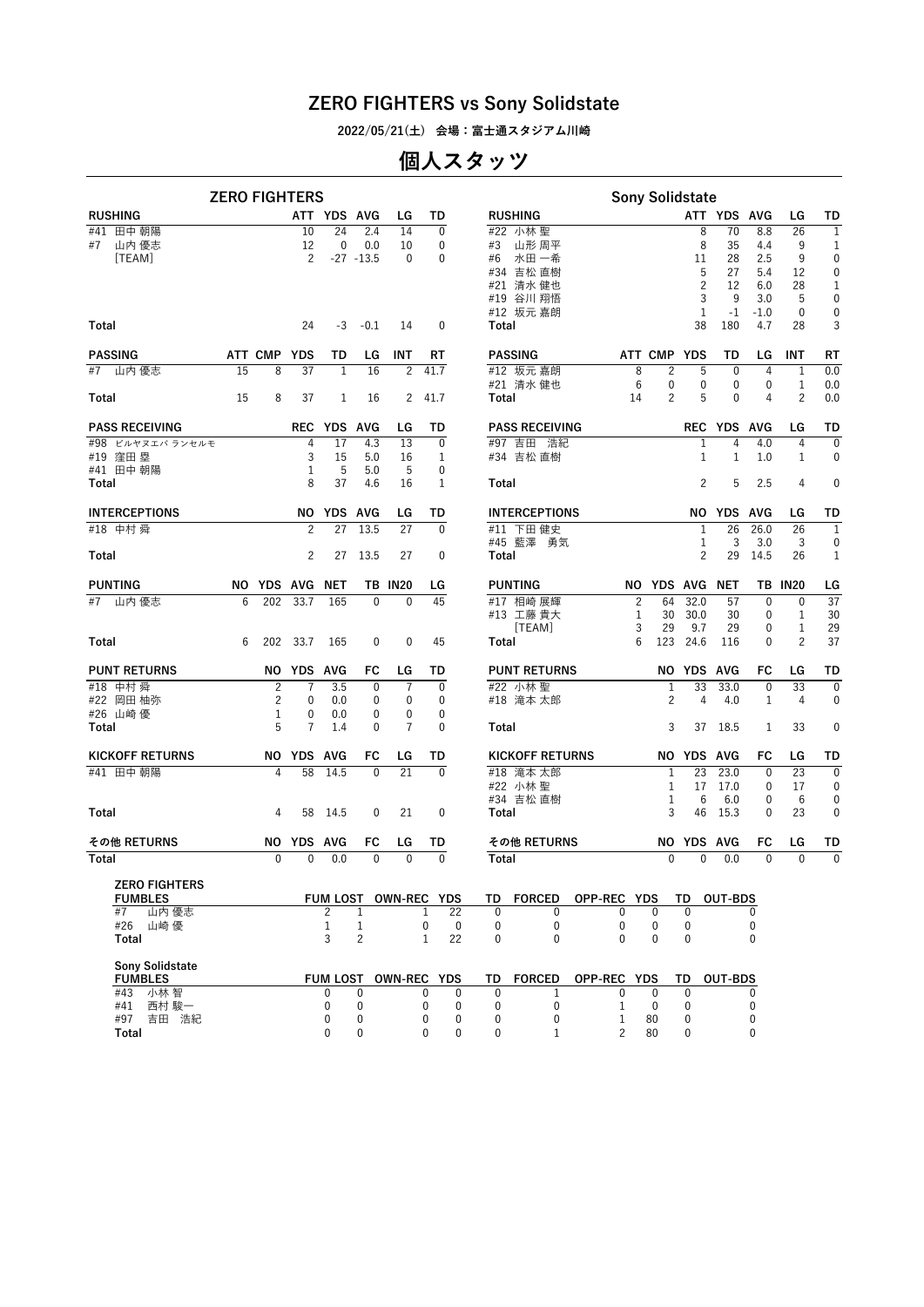**2022/05/21(土) 会場:富士通スタジアム川崎**

# **ドライブチャート**

|        | <b>ZERO FIGHTERS</b> |                    |              |                          |                               |                |                |            |              |                |                       |                 |
|--------|----------------------|--------------------|--------------|--------------------------|-------------------------------|----------------|----------------|------------|--------------|----------------|-----------------------|-----------------|
| #<br>Q | Time<br><b>Start</b> | Time<br><b>END</b> | Time<br>Poss | <b>Start</b><br>攻守交代時プレイ | <b>Start</b><br><b>BallOn</b> | #<br>Play      | Yds<br>Gain    | Yds<br>Pen | Yds<br>Total | 1st<br>Down    | Last<br><b>BallOn</b> | End<br>攻守交代時プレイ |
|        | 12:00                | 9:49               | 2:11         | Kickoff                  | ZF 26                         | 4              | $-26$          | 0          | $-26$        | 0              | ZF 0                  | Safety          |
| 1      | 8:44                 | 6:31               | 2:13         | Punt                     | ZF 13                         | 3              | 6              | 0          | 6            | $\mathbf{0}$   | ZF 19                 | Punt            |
| 1      | 5:09                 | 2:56               | 2:13         | Kickoff                  | ZF 22                         | 3              | 6              | 0          | 6            | $\mathbf{0}$   | ZF 28                 | Punt            |
|        | 1:42                 | 11:54              | 1:48         | Punt                     | <b>ZF 20</b>                  | 3              | $\overline{2}$ | 0          | 2            | 0              | <b>ZF 22</b>          | Punt            |
| 2      | 10:49                | 9:21               | 1:28         | <b>Punt Block</b>        | SO 31                         | 4              | 31             | 0          | 31           | $\overline{2}$ | SO <sub>0</sub>       | TouchDown       |
| 2      | 5:26                 | 5:07               | 0:19         | Kickoff                  | ZF 20                         | 1              | 0              | 0          | 0            | 0              | ZF 20                 | Interception    |
| 2      | 4:57                 | 3:05               | 1:52         | Interception             | <b>ZF 20</b>                  | 3              | $-3$           | 0          | $-3$         | $\mathbf{0}$   | ZF 17                 | Punt            |
| 2      | 0:03                 | 0:00               | 0:03         | FG NoGood                | ZF 20                         | 1              | -5             | 0          | -5           | $\mathbf{0}$   | ZF 15                 | 2Q終了            |
| 3      | 11:41                | 8:56               | 2:45         | Interception             | SO 23                         | 5              | 8              | $\Omega$   | 8            | 1              | SO 15                 | FG Good         |
| 3      | 6:30                 | 3:50               | 2:40         | Punt Block               | SO 28                         | 3              | 4              | $-15$      | $-11$        | 0              | SO 39                 | Punt            |
| 3      | 1:39                 | 0:53               | 0:46         | Punt                     | SO 24                         | $\overline{c}$ | $-1$           | 0          | $-1$         | 0              |                       | Fumble          |
| 4      | 4:59                 | 3:17               | 1:42         | Kickoff                  | ZF 10                         | 3              | $-6$           | 0          | $-6$         | $\mathbf{0}$   | ZF 4                  | Punt            |
| 4      | 0:56                 | 0:31               | 0:25         | 4th Down ×               | <b>ZF 11</b>                  | 2              | 14             | 0          | 14           | 1              | ZF 0                  | Interception    |
| 4      | 0:31                 | 0:00               | 0:31         | Kickoff                  | ZF 35                         | 2              | 4              | 0          | 4            | $\mathbf{0}$   | ZF 39                 | 試合終了            |
|        |                      |                    |              |                          |                               |                |                |            |              |                |                       |                 |

#### **Sony Solidstate**

| #<br>Q | Time<br>Start | Time<br><b>END</b> | Time<br>Poss | <b>Start</b><br>攻守交代時プレイ | <b>Start</b><br><b>BallOn</b> | #<br>Play | Yds<br>Gain | Yds<br>Pen   | <b>Yds</b><br>Total | 1st<br>Down | Last<br><b>BallOn</b> | End<br>攻守交代時プレイ   |
|--------|---------------|--------------------|--------------|--------------------------|-------------------------------|-----------|-------------|--------------|---------------------|-------------|-----------------------|-------------------|
|        | 9:49          | 8:44               | 1:05         | Kickoff                  | SO 50                         | 3         | 0           | 0            | 0                   | 0           | SO 50                 | Punt              |
|        | 6:31          | 5:09               | 1:22         | Punt                     | <b>ZF 28</b>                  | 3         | 28          | 0            | 28                  |             | SO <sub>0</sub>       | TouchDown         |
|        | 2:56          | 1:42               | 1:14         | Punt                     | ZF 44                         | 3         | $-1$        | -5           | $-6$                | 0           | SO 50                 | Punt              |
| 2      | 11:54         | 10:49              | 1:05         | Punt                     | SO 45                         | 3         | 1           | $\Omega$     | 1                   | 0           | SO 46                 | Punt Block        |
| 2      | 9:21          | 5:26               | 3:55         | Kickoff                  | SO 37                         | 7         | 63          | 0            | 63                  | 4           | SO <sub>0</sub>       | TouchDown         |
| 2      | 5:07          | 4:57               | 0:10         | Interception             | ZF 23                         | 1         | 0           | $\Omega$     | $\mathbf{0}$        | 0           | ZF 23                 | Interception      |
| 2      | 3:05          | 1:28               | 1:37         | Punt                     | SO 42                         | 3         | 9           | 0            | 9                   | 0           |                       | Fumble            |
| 2      | 1:28          | 0:03               | 1:25         | Fumble                   | <b>ZF 20</b>                  | 5         | -3          | 5            | 2                   | 2           | ZF 18                 | FG NoGood         |
| 3      | 12:00         | 11:41              | 0:19         | Kickoff                  | SO 43                         |           | 0           | $\mathbf{0}$ | $\mathbf{0}$        | 0           | SO 43                 | Interception      |
| 3      | 8:56          | 6:30               | 2:26         | Kickoff                  | SO 38                         | 3         | 4           | $\Omega$     | 4                   | 0           | SO 42                 | Punt Block        |
| 3      | 3:50          | 1:39               | 2:11         | Punt                     | SO 1                          | 3         | 3           | $\mathbf{0}$ | 3                   | 0           | SO 4                  | Punt              |
| 3      | 0:53          | 4:59               | 7:54         | Fumble                   | SO 25                         | 13        | 75          | $\mathbf{0}$ | 75                  | 5           | SO <sub>0</sub>       | TouchDown         |
| 4      | 3:17          | 0:56               | 2:21         | Punt                     | ZF 17                         | 4         | 6           | 0            | 6                   | 0           | ZF 11                 | 4th Down $\times$ |
|        |               |                    |              |                          |                               |           |             |              |                     |             |                       |                   |

| 攻撃時間           |                 | 1st  | 2nd  | 3rd  | 4th  | Total |
|----------------|-----------------|------|------|------|------|-------|
| Home           | ZERO FIGHTERS   | 8:19 | 3:48 | 6:11 | 2:38 | 20:56 |
| <b>Visitor</b> | Sony Solidstate | 3:41 | 8:12 | 5:49 | 9:22 | 27:04 |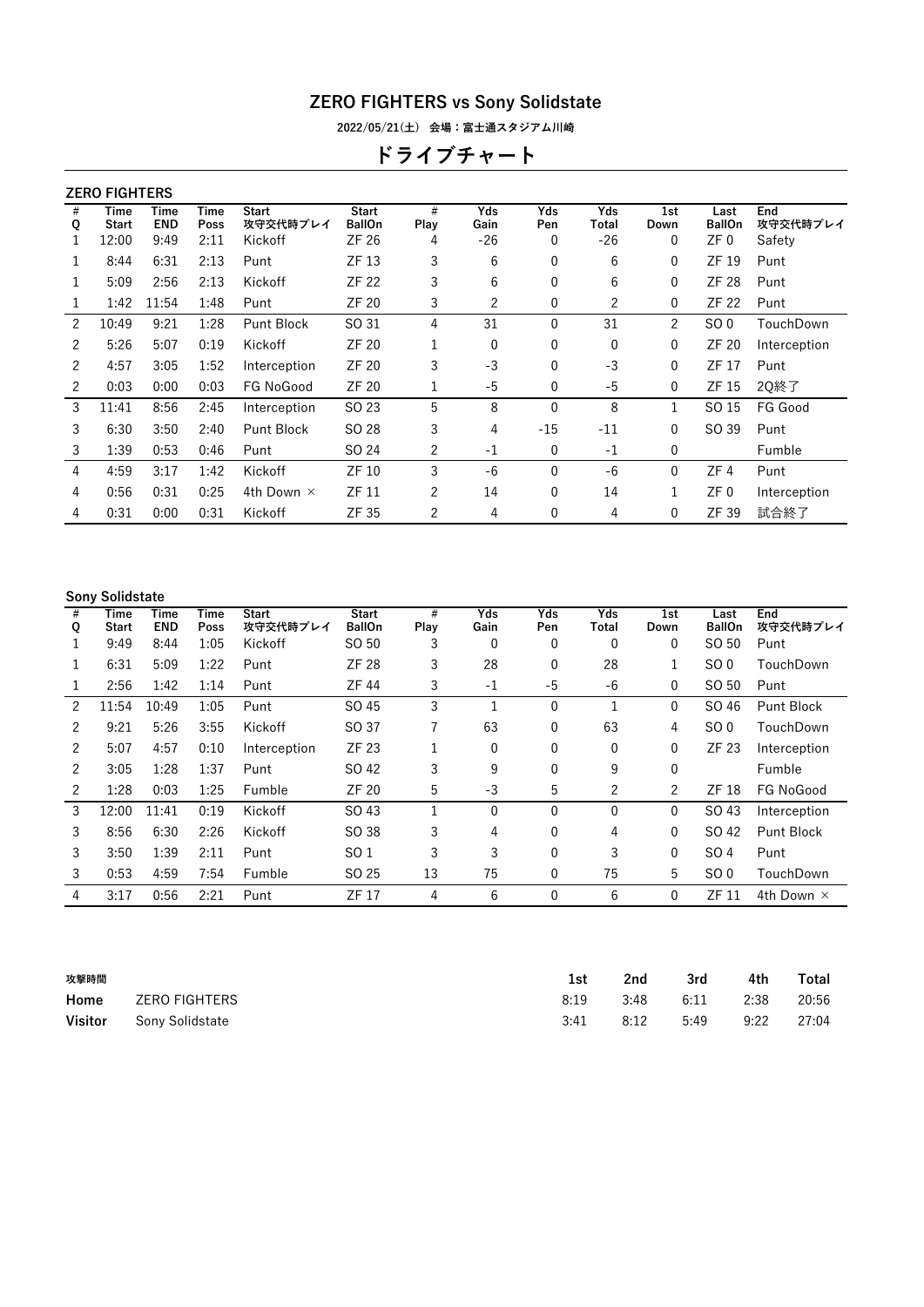**2022/05/21(土) 会場:富士通スタジアム川崎**

#### **守備スタッツ**

| <b>ZERO FIGHTERS</b> |  |
|----------------------|--|
|                      |  |

|       |              | <b>TKL</b>   | <b>ASK</b>   | COMB |     | SK / YDS |              | TFL ∕YDS     | INT            | PD           | FF           | <b>FR</b>    |
|-------|--------------|--------------|--------------|------|-----|----------|--------------|--------------|----------------|--------------|--------------|--------------|
| #58   | 鈴木 博         | 5            | 2            | 6.0  | 0.0 | 0.0      | 2            | 3            | 0              | 1            | 0            | $\mathbf{0}$ |
| #95   | 優太<br>高橋     | 5            | 0            | 5.0  | 1.0 | 16.0     |              | 16           | $\mathbf{0}$   | 0            | $\mathbf 0$  | $\mathbf 0$  |
| #6    | 小泉 遼太        | 4            | 0            | 4.0  | 0.0 | 0.0      | $\Omega$     | $\mathbf{0}$ | $\mathbf 0$    | 0            | $\mathbf 0$  | $\mathbf 0$  |
| #20   | 高橋 成汰        | 2            | 1            | 2.5  | 0.0 | 0.0      | 0            | $\mathbf 0$  | 0              | 0            | $\mathbf 0$  | $\mathbf 0$  |
| #21   | 尾野 伊織        |              |              | 1.5  | 0.0 | 0.0      | 0            | $\mathbf{0}$ | $\mathbf{0}$   | $\mathbf{1}$ | $\mathbf{0}$ | $\mathbf 0$  |
| #50   | 加藤 誠太郞       |              | 1            | 1.5  | 0.0 | 0.0      | 0            | $\mathbf{0}$ | 0              | 0            | $\mathbf 0$  | $\mathbf 0$  |
| #43   | リベ アーマンド ヨハン |              | 0            | 1.0  | 0.0 | 0.0      | 0            | $\mathbf{0}$ | $\mathbf{0}$   | $\mathbf{0}$ | $\mathbf 0$  | $\mathbf{0}$ |
| #78   | 三井 翔太        | 1            | $\mathbf 0$  | 1.0  | 0.0 | 0.0      |              | 1            | 0              | 0            | $\mathbf 0$  | $\mathbf 0$  |
| #98   | ビルヤヌエバ ランセルモ | 1            | $\mathbf{0}$ | 1.0  | 0.0 | 0.0      | $\mathbf{0}$ | $\mathbf{0}$ | $\mathbf{0}$   | $\mathbf{0}$ | $\mathbf{0}$ | $\mathbf{0}$ |
| #1    | 長坂 学         | 0            | 1            | 0.5  | 0.0 | 0.0      | 0            | $\mathbf 0$  | $\mathbf 0$    | $\mathbf 0$  | 0            | $\mathbf 0$  |
| #2    | 柚木 秀彦        | $\Omega$     | $\mathbf{0}$ | 0.0  | 0.0 | 0.0      | $\Omega$     | $\Omega$     | $\Omega$       | 1            | $\mathbf{0}$ | $\mathbf{0}$ |
| #7    | 山内 優志        | 0            | 0            | 0.0  | 0.0 | 0.0      | 0            | $\mathbf 0$  | 0              | 0            | $\mathbf 0$  |              |
| #18   | 中村 舜         | $\mathbf{0}$ | $\mathbf{0}$ | 0.0  | 0.0 | 0.0      | $\mathbf{0}$ | $\Omega$     | $\overline{2}$ | 0            | $\mathbf{0}$ | $\mathbf{0}$ |
| Total |              | 21           | 6            | 24.0 | 1.0 | 16.0     | 4            | 20           | 2              | 3            | 0            |              |

TKL = Tackle  $AST = AsistTake COMB = CombinedTake SK = QB Sack TFL = Tackle For Loss$ **IN=Interception PD=Pass Defense FF=Forced Fumble FR=Fumble Recovery**

#### **Sony Solidstate**

|       |            | <b>TKL</b> | <b>ASK</b>     | <b>COMB</b> |     | $SK$ /YDS | TFL /YDS     |              | <b>INT</b>   | <b>PD</b>    | FF           | <b>FR</b>    |
|-------|------------|------------|----------------|-------------|-----|-----------|--------------|--------------|--------------|--------------|--------------|--------------|
| #11   | 下田 健史      | 6          | 0              | 6.0         | 0.0 | 0.0       | 3            |              |              |              | 0            | $\mathbf 0$  |
| #43   | 小林 智       | 5          |                | 5.5         | 1.0 | 2.0       | 3            | 12           | 0            | 0            |              | 0            |
| #45   | 藍澤 勇気      | 3          | 0              | 3.0         | 0.0 | 0.0       | 0            | 0            |              | 0            | 0            | 0            |
|       | #44 峯 一貴   | 2          | 0              | 2.0         | 0.0 | 0.0       | 0            | 0            | 0            | $\mathbf 0$  | 0            | $\mathbf 0$  |
| #88   | 鈴木 誠人      | 2          | 0              | 2.0         | 0.0 | 0.0       | 0            | 0            | 0            | 0            | 0            | $\mathbf 0$  |
| #27   | 宮内 駿       | 1          | 0              | 1.0         | 0.0 | 0.0       | 0            | $\mathbf{0}$ | 0            | $\mathbf{0}$ | 0            | $\mathbf 0$  |
| #59   | 眞木 良太      |            | 0              | 1.0         | 0.0 | 0.0       | 0            | 0            | 0            | $\mathbf{0}$ | 0            | $\mathbf 0$  |
|       | #23 長谷川 達也 | 0          | 1              | 0.5         | 0.0 | 0.0       | 0            | 0            | 0            | $\mathbf{0}$ | $\mathbf 0$  | 0            |
| #41   | 西村 駿一      | 0          | $\mathbf{0}$   | 0.0         | 0.0 | 0.0       | $\mathbf{0}$ | $\mathbf{0}$ | $\mathbf{0}$ | $\mathbf{0}$ | $\mathbf{0}$ | $\mathbf{1}$ |
| #97   | 浩紀<br>吉田   | 0          | 0              | 0.0         | 0.0 | 0.0       | $\mathbf{0}$ | $\Omega$     | $\mathbf{0}$ | $\mathbf{0}$ | $\mathbf{0}$ | $\mathbf{1}$ |
| Total |            | 20         | $\overline{2}$ | 21.0        | 1.0 | 2.0       | 6            | 19           | 2            | 1            |              | 2            |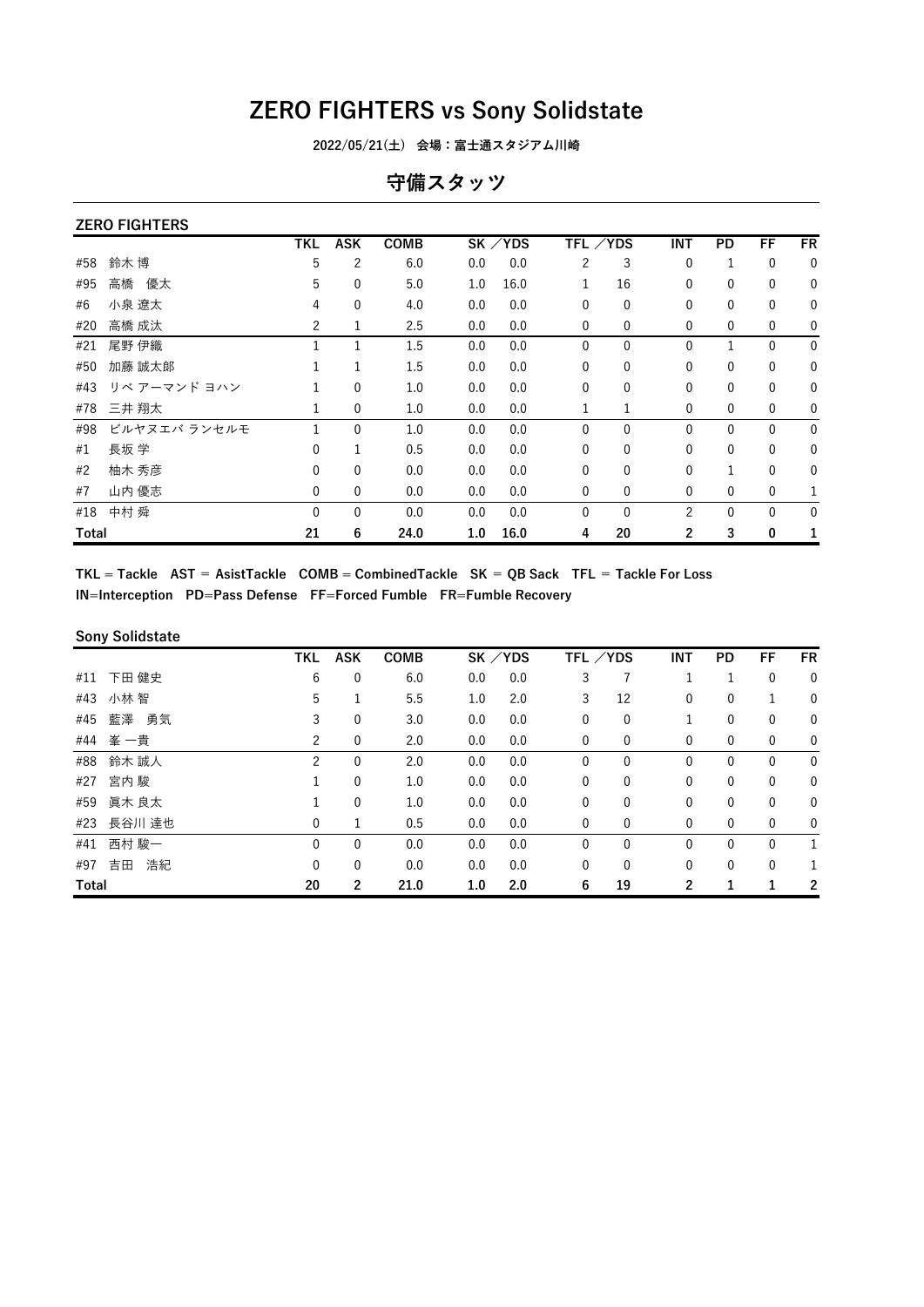**2022/05/21(土) 会場:富士通スタジアム川崎**

| <b>Play by Play</b>        |             |                                                        | <b>First Quarter</b>                                 |   |                         |   |   |       |                              |                |
|----------------------------|-------------|--------------------------------------------------------|------------------------------------------------------|---|-------------------------|---|---|-------|------------------------------|----------------|
| SO 35                      | Kick-off    |                                                        | #13 工藤 貴大 キック …ZF 5,#41 田中 朝陽 21yリターン(#88 鈴木 誠人)     |   |                         |   |   |       |                              |                |
| <b>ZERO FIGHTERS 12:00</b> |             |                                                        |                                                      |   |                         |   |   |       |                              |                |
| 1 & 10 - ZF 26 R           | RUN         | #7 山内 優志 0yラン                                          |                                                      |   |                         |   |   |       |                              |                |
| 2 & 10 - ZF 26 R           | <b>PASS</b> | #7 山内 優志 → #19 窪田 塁 -1yパス(#11 下田 健史)                   |                                                      |   |                         |   |   |       |                              |                |
| 3 & 11 - ZF 25 L           | RUN         | #7 山内 優志 -3yラン, FUMBLE …ZF 22                          |                                                      |   |                         |   |   |       |                              |                |
|                            |             | +Fumble FMB-OWN, #7 山内 優志 22yリカバー                      |                                                      |   |                         |   |   |       |                              |                |
| 4 & 14 - ZF 22 L           | <b>RUN</b>  | [TEAM], SAFETY                                         |                                                      |   |                         |   |   |       |                              |                |
|                            |             |                                                        | ZF 0 SO 2, 4 plays, -26 yards, 0 penalty, 2:11 drive |   |                         |   |   |       |                              |                |
| ZF 20                      | Kick-off    |                                                        | #7 山内 優志 キック ,PENALTY アウト・オブ・バウンズ,30y前方から攻撃開始        |   |                         |   |   |       |                              |                |
| Sony Solidstate 9:49       |             |                                                        |                                                      |   |                         |   |   |       |                              |                |
| 1 & 10 - SO 50 L           | RUN         | #6 水田 一希 0yラン(#21 尾野 伊織,#1 長坂 学)                       |                                                      |   |                         |   |   |       |                              |                |
| 2 & 10 - SO 50 R           | PASS        | #21 清水 健也 パス失敗                                         |                                                      |   |                         |   |   |       |                              |                |
| 3 & 10 - SO 50 R           | <b>PASS</b> | #21 清水 健也 パス失敗                                         |                                                      |   |                         |   |   |       |                              |                |
| 4 & 10 - SO 50 R           | <b>PUNT</b> | #17 相崎 展輝 パント, ボールデッド                                  |                                                      |   |                         |   |   |       |                              |                |
| <b>ZERO FIGHTERS 8:44</b>  |             |                                                        |                                                      |   |                         |   |   |       |                              |                |
| 1 & 10 - ZF 13 L           | PASS        | #7 山内 優志 → #98 ビルヤヌエバ ランセルモ 0yパス(#45 藍澤 勇気)            |                                                      |   |                         |   |   |       |                              |                |
| 2 & 10 - ZF 13 R           | RUN         | #41 田中 朝陽 5yラン(#59 眞木 良太)                              |                                                      |   |                         |   |   |       |                              |                |
| 3 & 5 - ZF 18 R            | RUN         | #41 田中 朝陽 1yラン(#43 小林 智)                               |                                                      |   |                         |   |   |       |                              |                |
| 4 & 4 - ZF 19 M            | <b>PUNT</b> | #7 山内 優志 パント …SO 39,#22 小林 聖 33yリターン(#43 リベ アーマンド ヨハン) |                                                      |   |                         |   |   |       |                              |                |
| Sony Solidstate 6:31       |             |                                                        |                                                      |   |                         |   |   |       |                              |                |
| 1 & 10 - ZF 28 R           | RUN         | #3 山形 周平 2yラン(#58 鈴木 博, #50 加藤 誠太郞)                    |                                                      |   |                         |   |   |       |                              |                |
| 2 & 8 - ZF 26 R            | RUN         | #22 小林 聖 -2yラン(#58 鈴木 博)                               |                                                      |   |                         |   |   |       |                              |                |
| 3 & 10 - ZF 28 R           | RUN         | #21 清水 健也 28yラン, TOUCHDOWN                             |                                                      |   |                         |   |   |       |                              | R <sub>1</sub> |
|                            |             | Extra Point, #13 工藤 貴大 キック(H/#12 坂元 嘉朗), GOOD          |                                                      |   |                         |   |   |       |                              |                |
|                            |             |                                                        | ZF 0 SO 9, 3 plays, 28 yards, 0 penalty, 1:22 drive  |   |                         |   |   |       |                              |                |
| SO 35                      | Kick-off    |                                                        | #13 工藤 貴大 キック …ZF 5, #41 田中 朝陽 17yリターン               |   |                         |   |   |       |                              |                |
| <b>ZERO FIGHTERS 5:09</b>  |             |                                                        |                                                      |   |                         |   |   |       |                              |                |
| 1 & 10 - ZF 22 M           | RUN         | #41 田中 朝陽 4yラン                                         |                                                      |   |                         |   |   |       |                              |                |
| 2 & 6 - ZF 26 M            | PASS        | #7 山内 優志 → #98 ビルヤヌエバ ランセルモ 2yパス(#11 下田 健史)            |                                                      |   |                         |   |   |       |                              |                |
| 3 & 4 - ZF 28 R            | RUN         | #41 田中 朝陽 0yラン(#43 小林 智, #23 長谷川 達也)                   |                                                      |   |                         |   |   |       |                              |                |
| 4 & 4 - ZF 28 M            | <b>PUNT</b> | #7 山内 優志 パント,アウト・オブ・バウンズ                               |                                                      |   |                         |   |   |       |                              |                |
| Sony Solidstate 2:56       |             |                                                        |                                                      |   |                         |   |   |       |                              |                |
| 1 & 10 - ZF 44 L           | PASS        | #12 坂元 嘉朗 パス失敗                                         |                                                      |   |                         |   |   |       |                              |                |
| 2 & 10 - ZF 44 L           | PASS        | #12 坂元 嘉朗 パス失敗                                         |                                                      |   |                         |   |   |       |                              |                |
| 3 & 10 - ZF 44 L           | RUN         | #12 坂元 嘉朗 -1yラン(#58 鈴木 博)                              |                                                      |   |                         |   |   |       |                              |                |
| 4 & 11 - ZF 45             |             | +Penalty SO 交代違反 5y 罰退                                 |                                                      |   |                         |   |   |       |                              |                |
| 4 & 16 - SO 50 L           | PUNT        | #13 工藤 貴大 パント …ZF 20, #18 中村 舜 NOリターン                  |                                                      |   |                         |   |   |       |                              |                |
| ZERO FIGHTERS 1:42         |             |                                                        |                                                      |   |                         |   |   |       |                              |                |
| 1 & 10 - ZF 20<br>M        | <b>RUN</b>  | #41 田中 朝陽 -4yラン(#43 小林 智)                              |                                                      |   |                         |   |   |       |                              |                |
| 2 & 14 - ZF 16<br>R        | <b>RUN</b>  | #7 山内 優志 1yラン(#45 藍澤 勇気)                               |                                                      |   |                         |   |   |       |                              |                |
| 3 & 13 - ZF 17 L           | <b>PASS</b> | #7 山内 優志 → #41 田中 朝陽 5yパス(#43 小林 智)                    |                                                      |   |                         |   |   |       |                              |                |
|                            |             |                                                        |                                                      |   |                         |   |   |       |                              |                |
| <b>END OF QUARTER</b>      |             | Score                                                  | <b>Time Poss</b>                                     | R | <b>First Downs</b><br>P | X | Т | 3Down | <b>Efficiencies</b><br>4Down |                |
| <b>ZERO FIGHTERS</b>       |             | 0                                                      | 8:19                                                 | 0 | 0                       | 0 | 0 | 0/4   | 0/1                          |                |
| Sony Solidstate            |             | 9                                                      | 3:41                                                 | 1 | 0                       | 0 | 1 | 1/3   | 0/0                          |                |
|                            |             |                                                        |                                                      |   |                         |   |   |       |                              |                |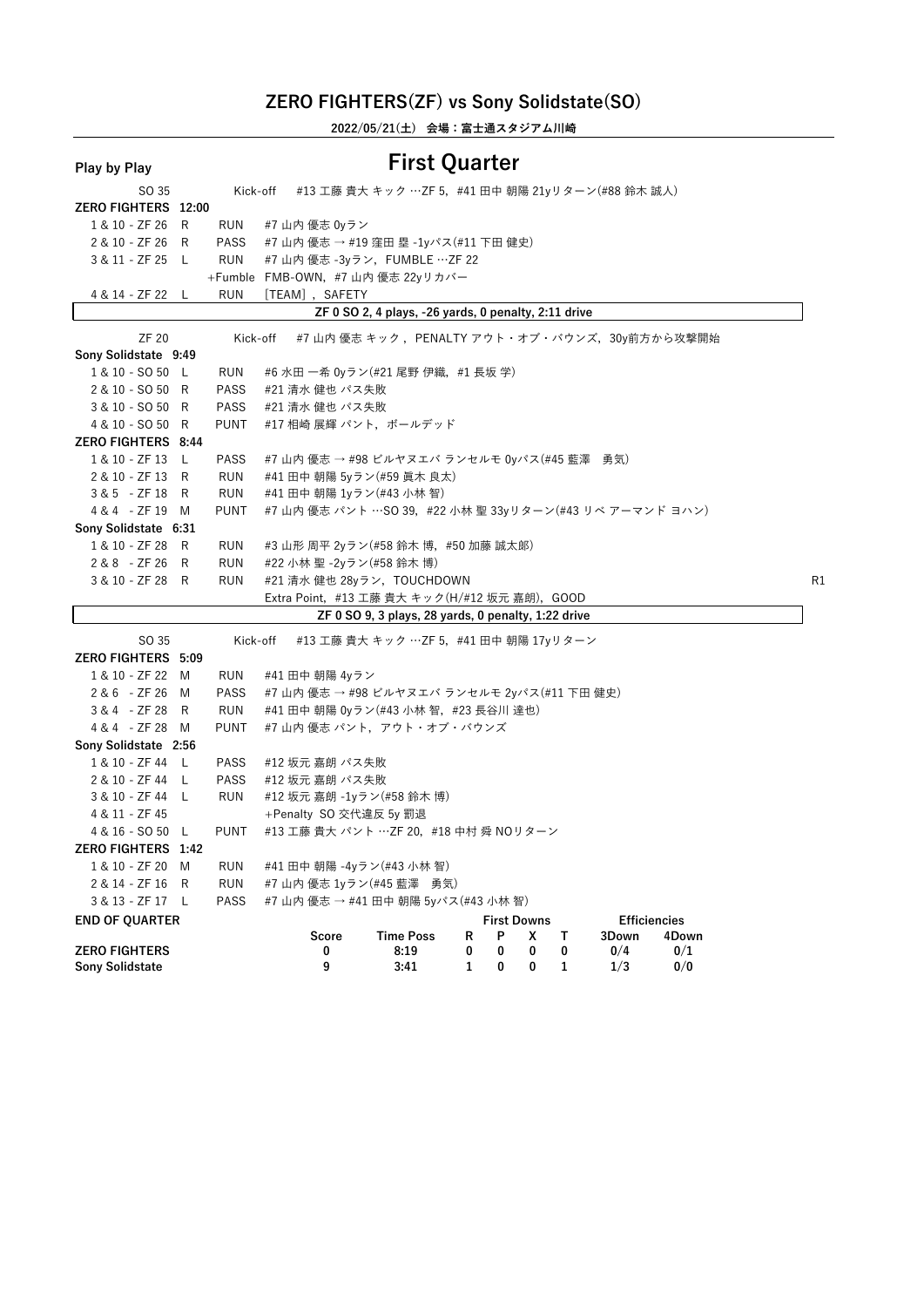**2022/05/21(土) 会場:富士通スタジアム川崎**

#### **Play by Play Second Quarter**

| <b>ZERO FIGHTERS 12:00</b> |   |             |                                                        |                |
|----------------------------|---|-------------|--------------------------------------------------------|----------------|
| 4 & 8 - ZF 22 L            |   | PUNT        | #7 山内 優志 パント, アウト・オブ・バウンズ                              |                |
| Sony Solidstate 11:54      |   |             |                                                        |                |
| 1 & 10 - SO 45 R           |   | PASS        | #12 坂元 嘉朗 パス失敗                                         |                |
| 2 & 10 - SO 45 R           |   | PASS        | #12 坂元 嘉朗 → #34 吉松 直樹 1yパス(#50 加藤 誠太郞)                 |                |
| $3&9 - SO46 R$             |   | PASS        | #12 坂元 嘉朗 パス失敗                                         |                |
| 4 & 9 - SO 46 R            |   | <b>PUNT</b> | #17 相崎 展輝 キック,#22 岡田 柚弥 BLOCK,-                        |                |
| ZERO FIGHTERS 10:49        |   |             |                                                        |                |
| 1 & 10 - SO 31 L           |   | RUN         | #7 山内 優志 2yラン(#11 下田 健史)                               |                |
|                            |   |             | <b>TIMEOUT ZERO FIGHTERS1回目</b>                        |                |
| 2 & 8 - SO 29 R            |   | PASS        | #89 山内 優志 パス失敗                                         |                |
| 3 & 8 - SO 29 R            |   | PASS        | #89 山内 優志 → #98 ビルヤヌエバ ランセルモ 13yパス(#11 下田 健史)          | P1             |
| 1 & 10 - SO 16 M           |   | PASS        | #89 山内 優志 → #19 窪田 塁 16yパス,TOUCHDOWN                   | P <sub>2</sub> |
|                            |   |             | Extra Point, #89 山内 優志 キック(H/#19 窪田 塁), GOOD           |                |
|                            |   |             | ZF 7 SO 9, 4 plays, 31 yards, 0 penalty, 1:28 drive    |                |
|                            |   |             |                                                        |                |
| ZF 35                      |   | Kick-off    | #89 山内 優志 キック ,PENALTY アウト・オブ・バウンズ,キック側が5y罰退して蹴り直し     |                |
| ZF 30                      |   | Kick-off    | #7 山内 優志 キック …SO 20, #22 小林 聖 17yリターン                  |                |
| Sony Solidstate 9:21       |   |             |                                                        |                |
| 1 & 10 - SO 37 R           |   | RUN         | #22 小林 聖 13yラン(#6 小泉 遼太)                               | R <sub>2</sub> |
| 1 & 10 - SO 50 R           |   | RUN         | #34 吉松 直樹 9yラン(#6 小泉 遼太)                               |                |
| 2 & 1 - ZF 41 M            |   | RUN         | #6 水田 一希 3yラン(#6 小泉 遼太)                                | R <sub>3</sub> |
| 1 & 10 - ZF 38 R           |   | RUN         | #3 山形 周平 4yラン(#58 鈴木 博)                                |                |
| 2 & 6 - ZF 34 M            |   | RUN         | #3 山形 周平 3yラン                                          |                |
| $3 & 3 - ZF31 R$           |   | RUN         | #6 水田 一希 5yラン(#95 高橋 優太)                               | R4             |
| 1 & 10 - ZF 26 M           |   | <b>RUN</b>  | #22 小林 聖 26yラン, TOUCHDOWN                              | R <sub>5</sub> |
|                            |   |             | Extra Point, #13 工藤 貴大 キック(H/#12 坂元 嘉朗), No Good       |                |
|                            |   |             | ZF 7 SO 15, 7 plays, 63 yards, 0 penalty, 3:55 drive   |                |
|                            |   |             |                                                        |                |
|                            |   |             |                                                        |                |
| SO 35                      |   | Kick-off    | #13 工藤 貴大 キック …ZF 10,#41 田中 朝陽 10yリターン                 |                |
| <b>ZERO FIGHTERS 5:26</b>  |   |             |                                                        |                |
| 1 & 10 - ZF 20 L           |   | PASS        | #89 山内 優志 パス失敗, INTERCEPT #45 藍澤 勇気 …ZF 26, 3yリターン     |                |
| Sony Solidstate 5:07       |   |             |                                                        |                |
| 1 & 10 - ZF 23 M           |   | PASS        | #21 清水 健也 パス失敗, INTERCEPT #18 中村 舜 …, タッチバック           |                |
| <b>ZERO FIGHTERS 4:57</b>  |   |             |                                                        |                |
| 1 & 10 - ZF 20 M           |   | RUN         | #89 山内 優志 -2yラン                                        |                |
| 2 & 12 - ZF 18 L           |   | <b>PASS</b> | #89 山内 優志 パス失敗                                         |                |
| 3 & 12 - ZF 18 L           |   | RUN         | #89 山内 優志 -1yラン(#11 下田 健史)                             |                |
| 4 & 13 - ZF 17 R           |   | PUNT        | #89 山内 優志 パント …SO 38, #18 滝本 太郎 4yリターン                 |                |
| Sony Solidstate 3:05       |   |             |                                                        |                |
| 1 & 10 - SO 42 L           |   | RUN         | #6 水田 一希 7yラン(#95 高橋 優太)                               |                |
| 2&3 - SO49 M               |   | PASS        | #21 清水 健也 パス失敗                                         |                |
| 3 & 3 - SO 49 M            |   | RUN         | #6 水田 一希 2yラン(#95 高橋 優太)                               |                |
| 4 & 1 - ZF 49 M            |   |             | PUNT [TEAM] パント …ZF 20, #26 山崎 優 0yリターン, FUMBLE …ZF 20 |                |
|                            |   |             | +Fumble FMB-LOST, #97 吉田 浩紀 80yリカバー                    |                |
| Sony Solidstate 1:28       |   |             |                                                        |                |
| 1 & 10 - ZF 20 L           |   | <b>RUN</b>  | #34 吉松 直樹 12yラン                                        | R6             |
|                            |   |             | TIMEOUT ZERO FIGHTERS2回目                               |                |
| 1 & G - ZF 8               | R | <b>RUN</b>  | #6 水田 一希 1yラン                                          |                |
| 2 & G - ZF 7               | M | PASS        | #21 清水 健也 パス失敗                                         |                |
| 3 & G - ZF 7               | M | PASS        | #21 清水 健也 パス失敗- No Play                                |                |
|                            |   |             | +Penalty ZF #21 パスインターフェア 5y 罰退                        | X7             |
| <u>1 &amp; G</u> - ZF 2    | M | RUN         | #21 清水 健也 QBサック -16yロス(#95 高橋 優太)                      |                |
| 2 & G - ZF 18 M            |   | PASS        | #21 清水 健也 パス失敗                                         |                |
| 3 & G - ZF 18 M            |   | FG          | #13 工藤 貴大 35yトライ(H/#12 坂元 嘉朗),No Good                  |                |
| <b>ZERO FIGHTERS 0:03</b>  |   |             |                                                        |                |
| 1 & 10 - ZF 20 M           |   | RUN         | [TEAM] -5yラン                                           |                |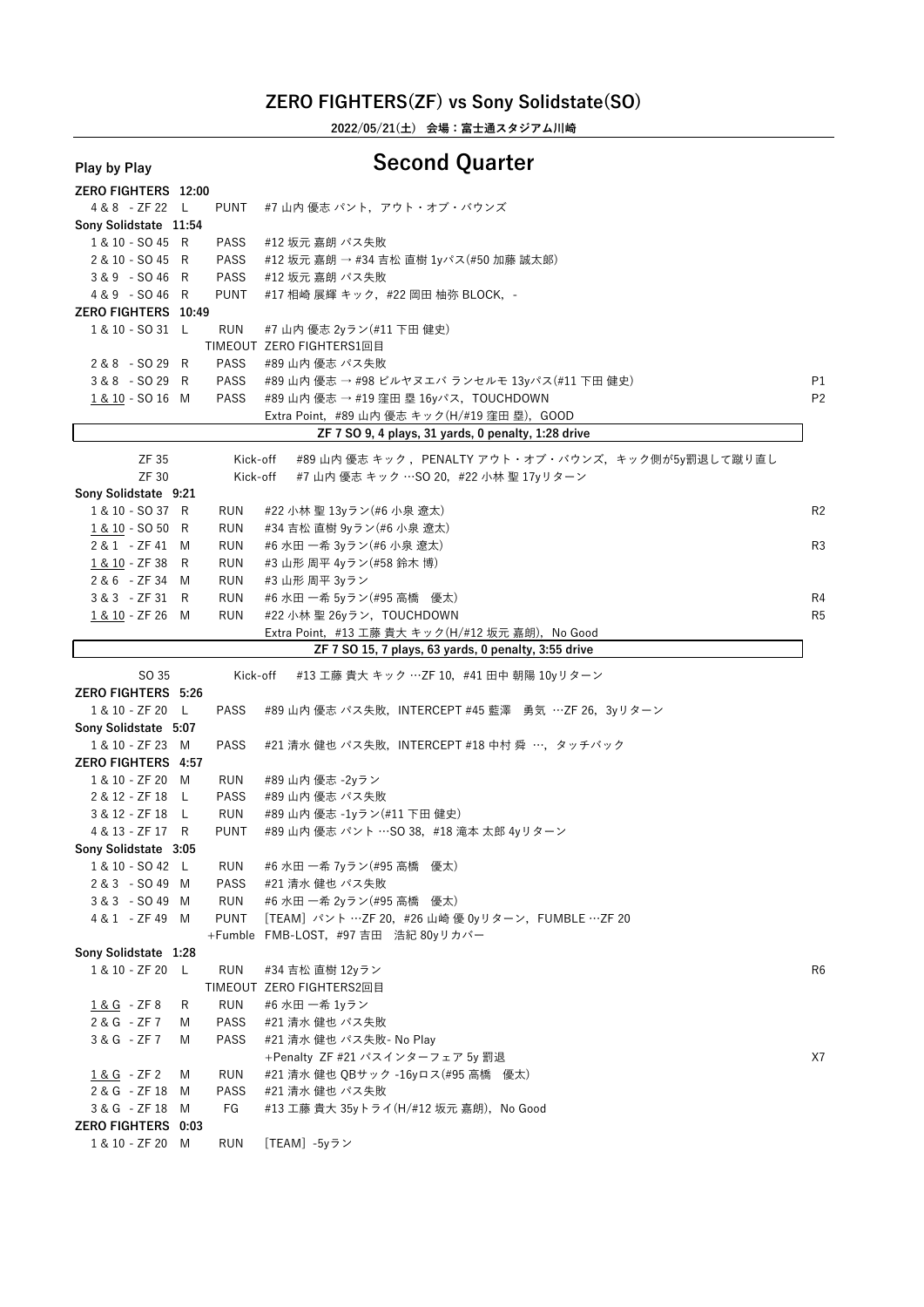**2022/05/21(土) 会場:富士通スタジアム川崎**

| Play by Play           |       | <b>Second Quarter</b> |   |          |                    |    |                     |       |  |  |
|------------------------|-------|-----------------------|---|----------|--------------------|----|---------------------|-------|--|--|
| <b>END OF OUARTER</b>  |       |                       |   |          | <b>First Downs</b> |    | <b>Efficiencies</b> |       |  |  |
|                        | Score | Time Poss             | R | P        |                    |    | 3Down               | 4Down |  |  |
| <b>ZERO FIGHTERS</b>   |       | 3:48                  |   |          |                    |    | 1/2                 | 0/0   |  |  |
| <b>Sony Solidstate</b> | 15    | 8:12                  | 5 | $\Omega$ |                    | -6 | 1/3                 | 0/0   |  |  |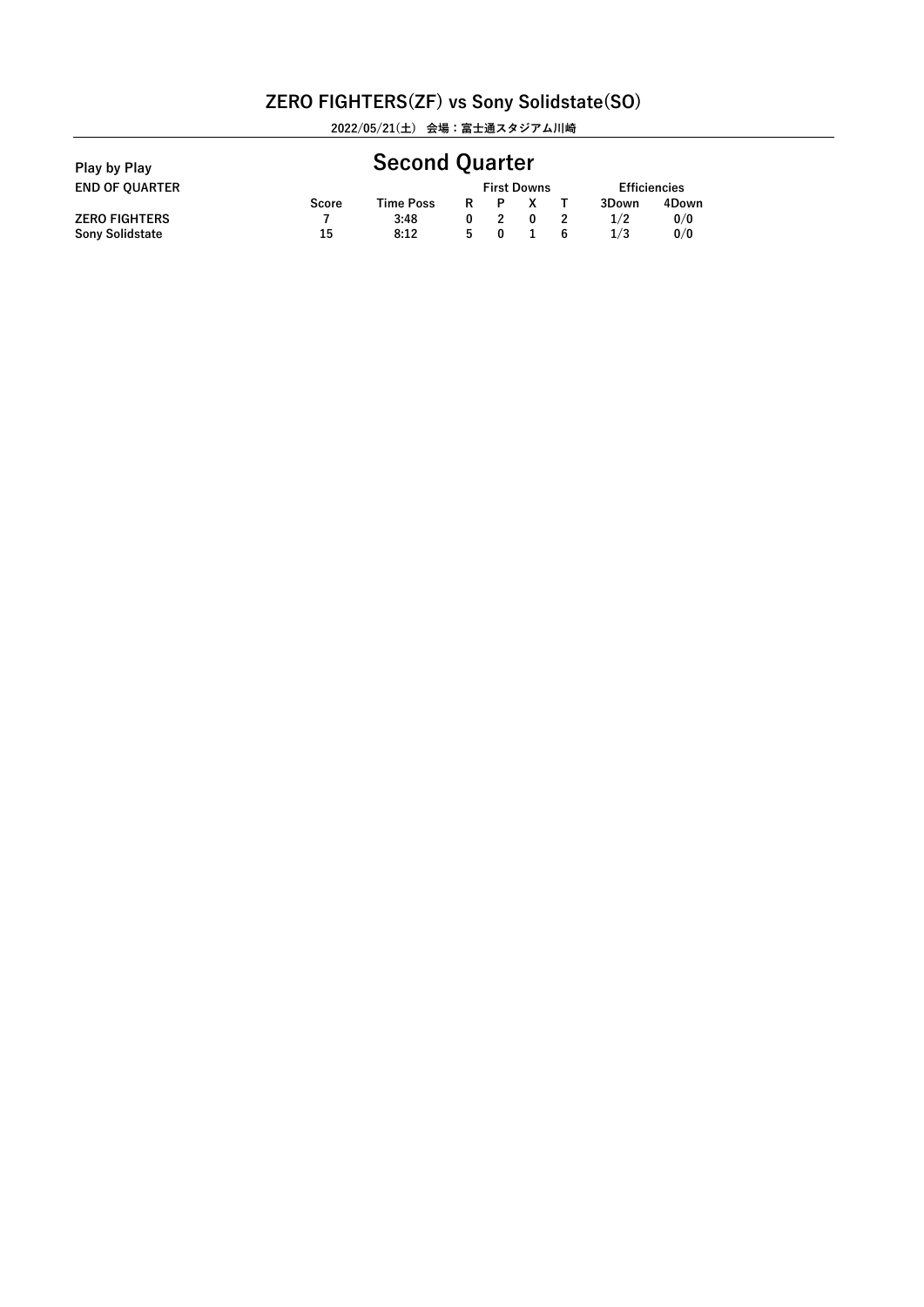**2022/05/21(土) 会場:富士通スタジアム川崎**

| Play by Play                                   |             |                                                  | <b>Third Quarter</b>                                 |        |        |                    |        |                     |                                                         |    |
|------------------------------------------------|-------------|--------------------------------------------------|------------------------------------------------------|--------|--------|--------------------|--------|---------------------|---------------------------------------------------------|----|
| ZF 35                                          | Kick-off    |                                                  | #7 山内 優志 キック …SO 37, #34 吉松 直樹 6yリターン                |        |        |                    |        |                     |                                                         |    |
| Sony Solidstate 12:00                          |             |                                                  |                                                      |        |        |                    |        |                     |                                                         |    |
| 1 & 10 - SO 43 R                               | <b>PASS</b> | #12 坂元 嘉朗 パス失敗,INTERCEPT #18 中村 舜 …SO 50,27yリターン |                                                      |        |        |                    |        |                     |                                                         |    |
| ZERO FIGHTERS 11:41                            |             |                                                  |                                                      |        |        |                    |        |                     |                                                         |    |
| 1 & 10 - SO 23 L                               | <b>RUN</b>  | #89 山内 優志 5yラン                                   |                                                      |        |        |                    |        |                     |                                                         |    |
| 2 & 5 - SO 18 L                                | <b>RUN</b>  | #89 山内 優志 10yラン                                  |                                                      |        |        |                    |        |                     |                                                         | R3 |
| $1 & G - SO8$<br>L                             | <b>PASS</b> | #89 山内 優志 パス失敗                                   |                                                      |        |        |                    |        |                     |                                                         |    |
| $2 & G - SO 8$<br>L                            | <b>RUN</b>  | #41 田中 朝陽 -5yラン(#11 下田 健史)                       |                                                      |        |        |                    |        |                     |                                                         |    |
| 3 & G - SO 13 M                                | <b>RUN</b>  | #89 山内 優志 QBサック -2yロス(#43 小林 智)                  |                                                      |        |        |                    |        |                     |                                                         |    |
| 4 & G - SO 15 M                                | FG          | #89 山内 優志 32yトライ(H/#19 窪田 塁),GOOD                |                                                      |        |        |                    |        |                     |                                                         |    |
|                                                |             |                                                  | ZF 10 SO 15, 5 plays, 8 yards, 0 penalty, 2:45 drive |        |        |                    |        |                     |                                                         |    |
| <b>ZF 35</b>                                   | Kick-off    |                                                  |                                                      |        |        |                    |        |                     | #7 山内 優志 キック …SO 15,#18 滝本 太郎 23γリターン(#98 ビルヤヌエバ ランセルモ) |    |
| Sony Solidstate 8:56                           |             |                                                  |                                                      |        |        |                    |        |                     |                                                         |    |
| 1 & 10 - SO 38 R                               | <b>RUN</b>  | #19 谷川 翔悟 3yラン(#58 鈴木 博)                         |                                                      |        |        |                    |        |                     |                                                         |    |
| 2&7 - SO41 M                                   | <b>RUN</b>  | #6 水田 一希 1yラン(#58 鈴木 博)                          |                                                      |        |        |                    |        |                     |                                                         |    |
| 3 & 6 - SO 42 M                                | <b>RUN</b>  | #34 吉松 直樹 0yラン(#58 鈴木 博,#20 高橋 成汰)               |                                                      |        |        |                    |        |                     |                                                         |    |
| 4 & 6 - SO 42 L                                | <b>PUNT</b> | [TEAM] キック, #22 岡田 柚弥 BLOCK, ボールデッド              |                                                      |        |        |                    |        |                     |                                                         |    |
| <b>ZERO FIGHTERS 6:30</b>                      |             |                                                  |                                                      |        |        |                    |        |                     |                                                         |    |
| 1 & 10 - SO 28 R                               | <b>RUN</b>  | #41 田中 朝陽 3yラン                                   |                                                      |        |        |                    |        |                     |                                                         |    |
| 2 & 7 - SO 25 M                                | <b>RUN</b>  | #89 山内 優志 -3yラン- No Count                        |                                                      |        |        |                    |        |                     |                                                         |    |
|                                                |             | +Penalty ZF ホールディング 10y 罰退                       |                                                      |        |        |                    |        |                     |                                                         |    |
| 2 & 20 - SO 38                                 |             | +Penalty ZF フォルススタート 5y 罰退                       |                                                      |        |        |                    |        |                     |                                                         |    |
| 2 & 25 - SO 43 R                               | <b>RUN</b>  | #41 田中 朝陽 4yラン                                   |                                                      |        |        |                    |        |                     |                                                         |    |
| 3 & 21 - SO 39 M                               | <b>PASS</b> | #89 山内 優志 パス失敗                                   |                                                      |        |        |                    |        |                     |                                                         |    |
| 4 & 21 - SO 39 M                               | <b>PUNT</b> | #89 山内 優志 パント,アウト・オブ・バウンズ                        |                                                      |        |        |                    |        |                     |                                                         |    |
| Sony Solidstate 3:50                           |             |                                                  |                                                      |        |        |                    |        |                     |                                                         |    |
| 1 & 10 - SO 1<br>L.                            | RUN         | #22 小林 聖 1yラン                                    |                                                      |        |        |                    |        |                     |                                                         |    |
| $2 & 9 - SO 2$<br>L                            | <b>RUN</b>  | #3 山形 周平 2yラン                                    |                                                      |        |        |                    |        |                     |                                                         |    |
| $3 & 7 - SO 4$<br>L                            | <b>RUN</b>  | #6 水田 一希 0yラン                                    |                                                      |        |        |                    |        |                     |                                                         |    |
| 4 & 7 - SO 4<br>M                              | <b>PUNT</b> | #17 相崎 展輝 パント …SO 31, #18 中村 舜 7yリターン            |                                                      |        |        |                    |        |                     |                                                         |    |
| ZERO FIGHTERS 1:39                             |             |                                                  |                                                      |        |        |                    |        |                     |                                                         |    |
| 1 & 10 - SO 24 M                               | <b>RUN</b>  | #89 山内 優志 3yラン(#44 峯 一貴)                         |                                                      |        |        |                    |        |                     |                                                         |    |
| 2&7 - SO 21 R                                  | <b>RUN</b>  | #89 山内 優志 -4yラン(#43 小林 智), FUMBLE …SO 25         |                                                      |        |        |                    |        |                     |                                                         |    |
|                                                |             | +Fumble FMB-LOST, SO-#41 西村 駿一 0yリカバー            |                                                      |        |        |                    |        |                     |                                                         |    |
| Sony Solidstate 0:53                           |             |                                                  |                                                      |        |        |                    |        |                     |                                                         |    |
| 1 & 10 - SO 25 M                               | <b>RUN</b>  | #22 小林 聖 8yラン                                    |                                                      |        |        |                    |        |                     |                                                         |    |
| 2 & 2 - SO 33 R                                | <b>RUN</b>  | #3 山形 周平 8yラン                                    |                                                      |        |        |                    |        |                     |                                                         | R٤ |
| <b>END OF QUARTER</b>                          |             |                                                  |                                                      |        |        | <b>First Downs</b> |        | <b>Efficiencies</b> |                                                         |    |
|                                                |             | Score                                            | <b>Time Poss</b>                                     | R      | P      | x                  | Τ      | 3Down               | 4Down                                                   |    |
| <b>ZERO FIGHTERS</b><br><b>Sony Solidstate</b> |             | 10<br>15                                         | 6:11<br>5:49                                         | 1<br>1 | 0<br>0 | 0<br>0             | 1<br>1 | 0/1<br>0/2          | 0/0<br>0/0                                              |    |
|                                                |             |                                                  |                                                      |        |        |                    |        |                     |                                                         |    |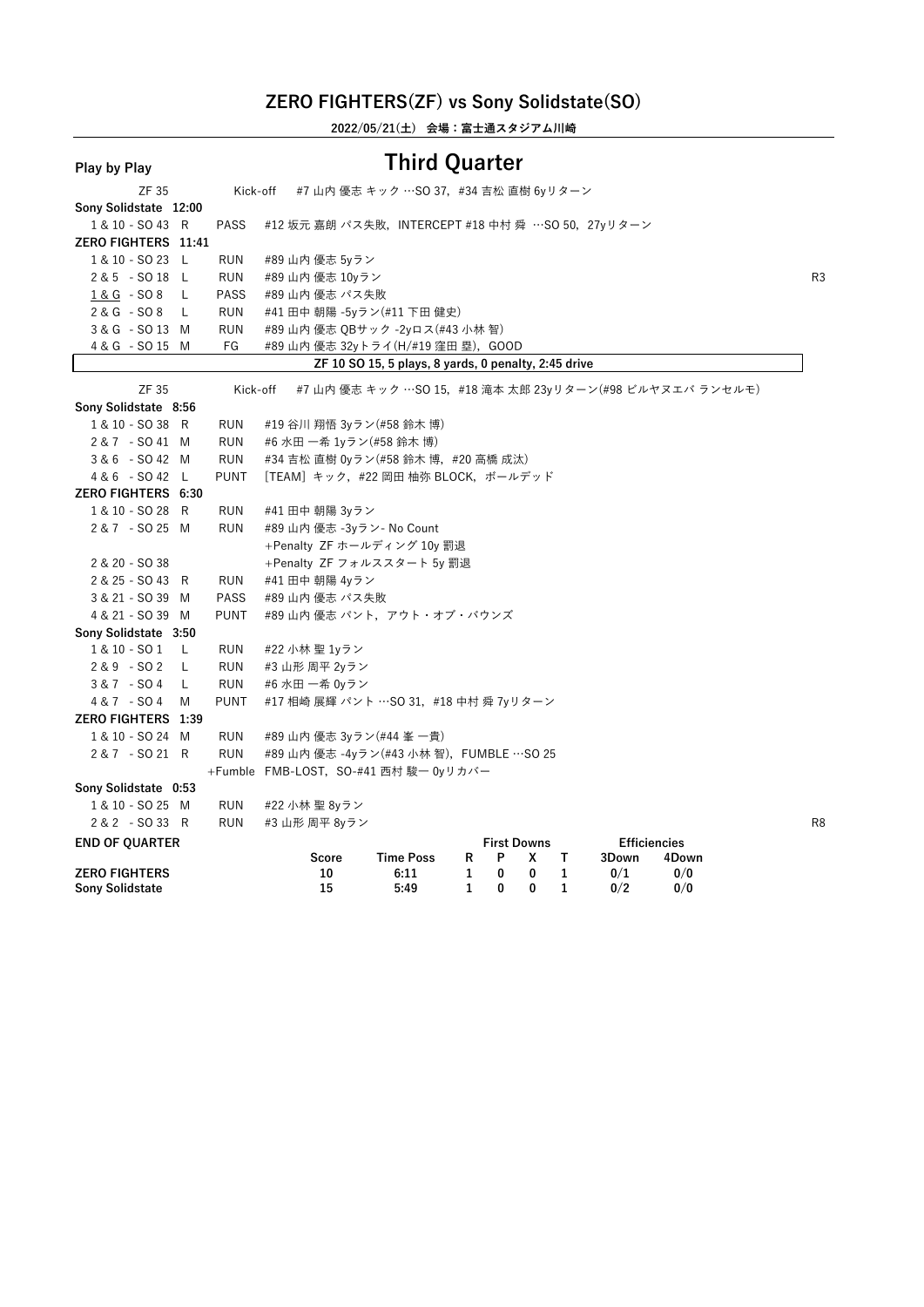**2022/05/21(土) 会場:富士通スタジアム川崎**

### **Play by Play Fourth Quarter**

| г іаў бу г іаў            |    |             |                                                                 |                 |
|---------------------------|----|-------------|-----------------------------------------------------------------|-----------------|
| Sony Solidstate 12:00     |    |             |                                                                 |                 |
| 1 & 10 - SO 41 R          |    | RUN         | #6 水田 一希 -1yラン(#78 三井 翔太)                                       |                 |
| 2 & 11 - SO 40 R          |    | <b>RUN</b>  | #22 小林 聖 8yラン(#20 高橋 成汰)                                        |                 |
| 3 & 3 - SO 48 M           |    | <b>RUN</b>  | #3 山形 周平 9yラン                                                   | R <sub>9</sub>  |
| 1 & 10 - ZF 43 M          |    | <b>RUN</b>  | #19 谷川 翔悟 5yラン(#95 高橋 優太)                                       |                 |
| 2 & 5 - ZF 38 R           |    | <b>RUN</b>  | #22 小林 聖 15yラン(#21 尾野 伊織)                                       | R10             |
| 1 & 10 - ZF 23            | R  | <b>RUN</b>  | #34 吉松 直樹 1yラン(#20 高橋 成汰)                                       |                 |
| 2 & 9 - ZF 22 M           |    | <b>RUN</b>  | #6 水田 一希 9yラン(#6 小泉 遼太)                                         | R11             |
| 1 & 10 - ZF 13 L          |    | <b>RUN</b>  | #3 山形 周平 3yラン                                                   |                 |
| 2 & 7 - ZF 10 L           |    | <b>RUN</b>  | #34 吉松 直樹 5yラン                                                  |                 |
| $3 & 2 - ZF5$             | R  | <b>RUN</b>  | #6 水田 一希 1yラン                                                   |                 |
| 4 & 1 - ZF 4              | R  | <b>RUN</b>  | #3 山形 周平 4yラン, TOUCHDOWN                                        | R <sub>12</sub> |
|                           |    |             | Extra Point, #13 工藤 貴大 キック(H/#12 坂元 嘉朗), GOOD                   |                 |
|                           |    |             | ZF 10 SO 22, 13 plays, 75 yards, 0 penalty, 7:54 drive          |                 |
| SO 35                     |    | Kick-off    | #13 工藤 貴大 キック …ZF 0, #41 田中 朝陽 10yリターン(#88 鈴木 誠人)               |                 |
| ZERO FIGHTERS 4:59        |    |             |                                                                 |                 |
| 1 & 10 - ZF 10 M          |    | RUN         | #89 山内 優志 -6yラン(#43 小林 智)                                       |                 |
| 2 & 16 - ZF 4             | L. | <b>PASS</b> | #89 山内 優志 → #19 窪田 塁 0yパス(#44 峯 一貴)                             |                 |
| 3 & 16 - ZF 4             | R  | <b>PASS</b> | #7 山内 優志 パス失敗                                                   |                 |
| 4 & 16 - ZF 4             | R  | <b>PUNT</b> | #89 山内 優志 パント …ZF 32,#18 滝本 太郎 フェアキャッチ                          |                 |
|                           |    |             | +Penalty ZF キック キャッチの妨害 15y 罰退                                  |                 |
| Sony Solidstate 3:17      |    |             |                                                                 |                 |
| 1 & 10 - ZF 17 L          |    | <b>PASS</b> | #12 坂元 嘉朗 → #97 吉田 浩紀 4yパス                                      |                 |
| 2 & 6 - ZF 13 R           |    | <b>RUN</b>  | #19 谷川 翔悟 1yラン                                                  |                 |
| 3 & 5 - ZF 12 R           |    | <b>RUN</b>  | #22 小林 聖 1yラン                                                   |                 |
|                           |    |             | TIMEOUT Sony Solidstate1回目                                      |                 |
| 4 & 4 - ZF 11 M           |    | <b>PASS</b> | #12 坂元 嘉朗 パス失敗                                                  |                 |
| <b>ZERO FIGHTERS 0:56</b> |    |             |                                                                 |                 |
| 1 & 10 - ZF 11 M          |    | <b>RUN</b>  | #41 田中 朝陽 14yラン(#27 宮内 駿)                                       | R <sub>4</sub>  |
|                           |    |             | TIMEOUT ZERO FIGHTERS1回目                                        |                 |
| 1 & 10 - ZF 25 L          |    | <b>PASS</b> | #89 山内 優志 パス失敗,INTERCEPT #11 下田 健史 …ZF 26,TOUCHDOWN             |                 |
|                           |    |             | Extra Point, #13 工藤 貴大 キック(H/#12 坂元 嘉朗), No Good                |                 |
|                           |    |             | ZF 10 SO 28, 2 plays, 14 yards, 0 penalty, 0:25 drive           |                 |
| SO 35                     |    | Kick-off    | #13 工藤 貴大 キック, PENALTY アウト・オブ・バウンズ, 自陣35y地点から攻撃開始               |                 |
| ZERO FIGHTERS 0:31        |    |             |                                                                 |                 |
| 1 & 10 - ZF 35 R          |    | <b>PASS</b> | #89 山内 優志 → #98 ビルヤヌエバ ランセルモ 2yパス(#45 藍澤<br>勇気)                 |                 |
| 2 & 8 - ZF 37 M           |    | <b>RUN</b>  | #41 田中 朝陽 2yラン                                                  |                 |
| <b>END OF QUARTER</b>     |    |             | <b>First Downs</b><br><b>Efficiencies</b>                       |                 |
|                           |    |             | <b>Time Poss</b><br>P<br>3Down<br>Score<br>R<br>x<br>Т<br>4Down |                 |
| <b>ZERO FIGHTERS</b>      |    |             | 0/0<br>10<br>2:38<br>1<br>0<br>0<br>$\mathbf{1}$<br>0/1         |                 |
| <b>Sony Solidstate</b>    |    |             | 28<br>9:22<br>4<br>0<br>0<br>4<br>1/3<br>1/2                    |                 |
|                           |    |             |                                                                 |                 |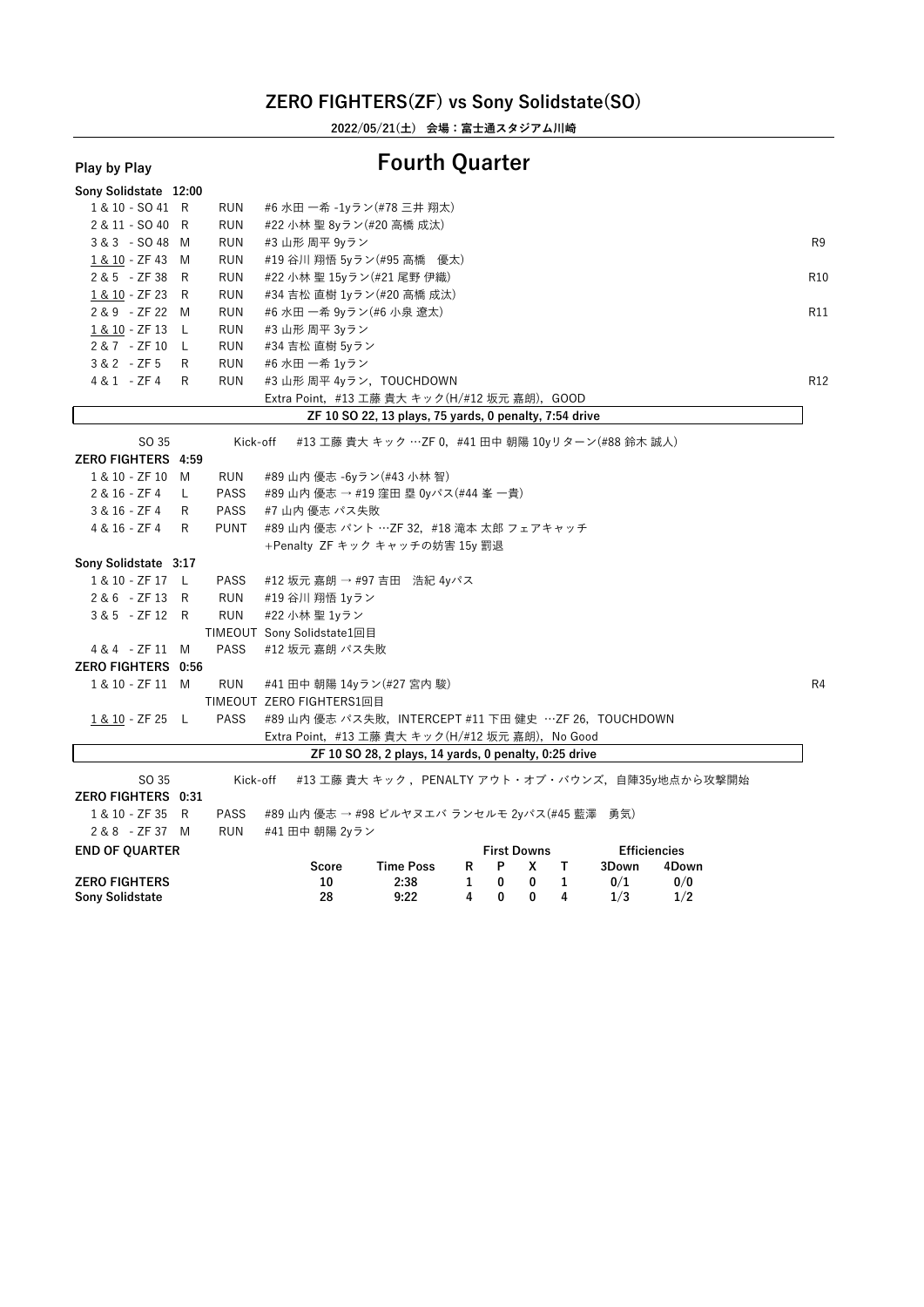**2022/05/21(土) 会場:富士通スタジアム川崎**

# **Lineups**

|             | <b>ZERO FIGHTERS</b>              |             |              |               | Sony Solidstate |               |
|-------------|-----------------------------------|-------------|--------------|---------------|-----------------|---------------|
|             | Offense                           |             | Defense      | Offense       |                 | Defense       |
|             | #7 0B 山内 優志                       |             | #79 OL 加藤 佑清 | #66 OL 松島 麟太郎 | #43 LB 小林 智     |               |
|             | #41 RB 田中 朝陽                      |             | #55 DL 山本 晴也 | #710L 鈴木 俊哉   |                 | #23 LB 長谷川 達也 |
| #18 DB 中村 舜 |                                   | #58 DL 鈴木 博 |              | #580L 増田 昇平   |                 | #51 DL 川添 一馬  |
|             | #98 WR ビルヤヌエバ ランセルモ #72 OL 五十嵐 久也 |             |              | #51DL 川添 一馬   |                 | #76 DL 田代 真司  |
| #19 WR 窪田 塁 |                                   | #1 LB 長坂 学  |              | #690L 石井 ケイ慧  |                 | #11 LB 下田 健史  |
|             | #2 DB 柚木 秀彦                       |             | #6 LB 小泉 遼太  | #88 WR 鈴木 誠人  | #49 LB 安藤 駿     |               |
|             | #68 OL 佐々木 洋宣                     |             | #20 DB 高橋 成汰 | #18 WR 滝本 太郎  |                 | #41 LB 西村 駿一  |
|             | #79 OL 加藤 佑清                      |             | #2 DB 柚木 秀彦  | #17WR 相崎 展輝   | #27 DB 宮内 駿     |               |
|             | #50 OL 加藤 誠太郞                     | #26 DB 山崎 優 |              | #22 RB 小林 聖   |                 | #31 DB 小林 理人  |
|             | #72 OL 五十嵐 久也                     | #18 DB 中村 舜 |              | #3 RB 山形 周平   |                 | #14 DB 藤江 真之介 |
|             | #78 OL 三井 翔太                      |             | #21 DB 尾野 伊織 | #210B 清水 健也   |                 | #33 DB 金子 龍也  |
|             | #7 0B 山内 優志                       |             | #7 OB 山内 優志  | #13WR 工藤 貴大   |                 | #13 WR 工藤 貴大  |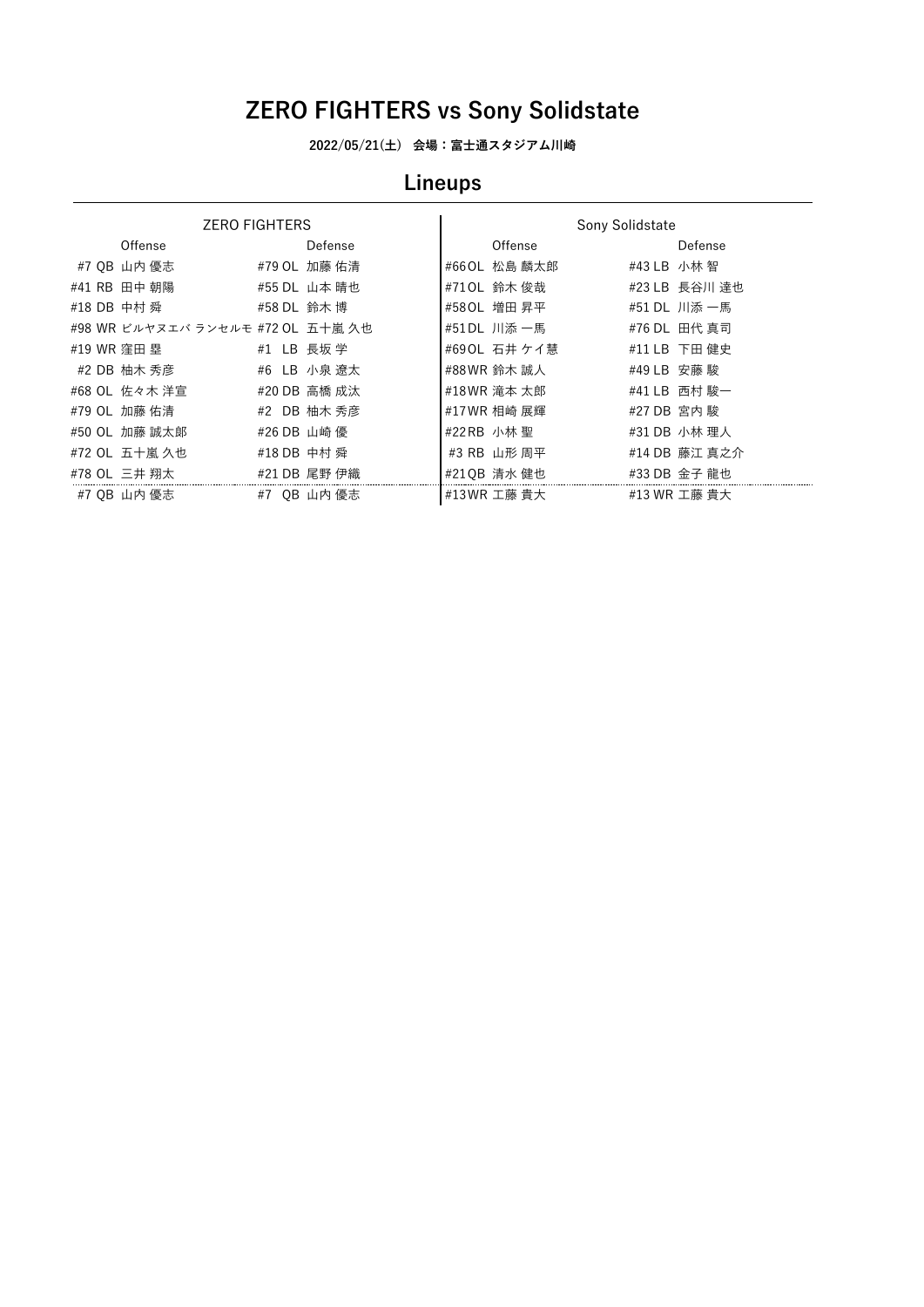# 場選手 奢著

$$
\mathcal{F} = \mathcal{L} \otimes \mathcal{L}
$$

**ZERO FIGHTERS** 

VS

Sony Solidstate

| 試合日(西暦):       |       |   | 土曜日, 5月 21, 2022 |            |              |              | 試合会場:  |              |        | 富士通スタジアム川崎 |            |              |              |
|----------------|-------|---|------------------|------------|--------------|--------------|--------|--------------|--------|------------|------------|--------------|--------------|
| NO.(1)         | No(2) |   | N/A 機考           | Pos.       | 氏名           | ふりがな         | NO.D   | $N\alpha(2)$ |        | N/A 情考     | Pos.       | 氏名           | ふりがな         |
| 1              |       |   |                  | ☆ LB       | 長坂 学         | ながさか がく      | 98     |              |        |            | $\star$ WR | ビルヤヌエバ ランセルモ | びるやぬえば らんせるも |
| $\sqrt{2}$     |       |   |                  | ☆ DB       | 柚木 秀彦        | ゆのき ひでひこ     |        |              |        |            |            |              |              |
| 5              |       | v |                  | $\star$ QB | 木村 悠歩        | きむら ゆうほ      |        |              |        |            |            |              |              |
| 6              |       |   |                  | $\star$ LB | 小泉 遼太        | こいずみ りょうた    |        |              |        |            |            |              |              |
| $\overline{7}$ |       |   |                  | $\star$ QB | 山内 優志        | やまうち ゆうし     |        |              |        |            |            |              |              |
| $+1$           | 21    |   |                  | $*$ DB     | 尾野 伊織        | おの いおり       |        |              |        |            |            |              |              |
| 12             |       | v |                  | <b>WR</b>  | 望月 悠介        | もちづき ゆうすけ    |        |              |        |            |            |              |              |
| 13             |       | v |                  | WR         | 狩野 光貴        | かのう こうき      |        |              |        |            |            |              |              |
| 16             |       |   |                  | WR         | 松本 拓馬        | まつもと たくま     |        |              |        |            |            |              |              |
| 18             |       |   |                  | DB         | 中村 舜         | なかむら しゅん     |        |              |        |            |            |              |              |
| 19             |       |   | *                | WR         | 窪田 塁         | くぼた るい       |        |              |        |            |            |              |              |
| 20             |       |   |                  | DB         | 高橋 成汰        | たかはし しょうた    |        |              |        |            |            |              |              |
| 24             | 43    |   |                  | DB         | リベ アーマンド ヨハン | りべ あーまんど よはん |        |              |        |            |            |              |              |
| 22             |       |   |                  | DB         | 岡田 柚弥        | おかだ ゆうや      |        |              |        |            |            |              |              |
| 25             |       | v |                  | <b>RB</b>  | 梶山 修巧        | かじやま しゅうこう   |        |              |        |            |            |              |              |
| 26             |       |   | ☆ DB             |            | 山崎 優         | やまさき ゆう      |        |              |        |            |            |              |              |
| 31             |       | V |                  | LB         | 高野 尚斗        | たかの なおと      |        |              |        |            |            |              |              |
| 35             |       |   | $\star$ RB       |            | 高部 健太郎       | たかべ けんたろう    |        |              |        |            |            |              |              |
| 41             |       |   | ☆ RB             |            | 田中 朝陽        | たなか あさひ      |        |              |        |            |            |              |              |
| 43             |       | v |                  | RB         | 伊是名 隼人       | いぜな はやと      |        |              |        |            |            |              |              |
| 50             |       |   |                  | OL.        | 加藤 誠太郎       | かとう せいたろう    |        |              |        |            |            |              |              |
| 51             |       | ✓ | # LB             |            | 三谷快          | みたに かい       |        |              |        |            |            |              |              |
| 53             |       | V |                  | DL.        | 二階堂 悠太       | にかいどう ゆうた    |        |              |        |            |            |              |              |
| 55             |       |   | $\mathbf{C}$     | DL.        | 山本 晴也        | やまもと せいや     |        |              |        |            |            |              |              |
| 58             |       |   |                  | DL.        | 鈴木 博         | すずき ひろし      |        |              |        |            |            |              |              |
| 67             |       | v |                  | <b>OL</b>  | 鴨志田 正樹       | かもしだ まさき     |        |              |        |            |            |              |              |
| 68             |       |   |                  | OL.        | 佐々木 洋宣       | ささき ひろのぶ     |        |              |        |            |            |              |              |
| 69             |       |   |                  | OL         | 大口 真弘        | おおぐち まさひろ    | $\tau$ |              |        |            |            |              |              |
| 71             |       |   |                  | OL         | 上村 俊弘        | かみむら としひろ    |        |              |        |            |            |              |              |
| 72             |       |   |                  | <b>OL</b>  | 五十嵐 久也       | いがらし ひさや     |        |              |        |            |            |              |              |
| 77             |       | ◡ | $\star$ OL       |            | 杉山 健二        | すぎやま けんじ     |        |              |        |            |            |              |              |
| 78             |       |   | $\star$ OL       |            | 岩立 圭市        | いわたて けいいち    |        | 本日の出場選手数:    |        |            | 23         | 名            |              |
| 79             |       |   |                  | OL         | 加藤 佑清        | かとう ゆうせい     |        |              |        |            |            |              |              |
| 89             |       |   | н                |            | 五味 英樹        | ごみ ひでき       |        |              | チーム代表者 |            |            | 伊是名 隼人       |              |
| 95             |       |   | ☆  LB            |            | 高橋 優太        | たかはし ゆうた     |        |              |        |            |            |              |              |

コイントス参加者



★大会本部へ試合開始予定時間の90分前迄に、5部提出してくださ<br>1. 週手登録の内容を正確に転記し、変更がある場合は朱書きにて<br>2. 所属するディビジョンの週営基準に基づき、N/Aへ試合不参加選

手を√で記載すること。

|  | 中山 晴雄 |
|--|-------|
|  |       |

無

AEDの有無